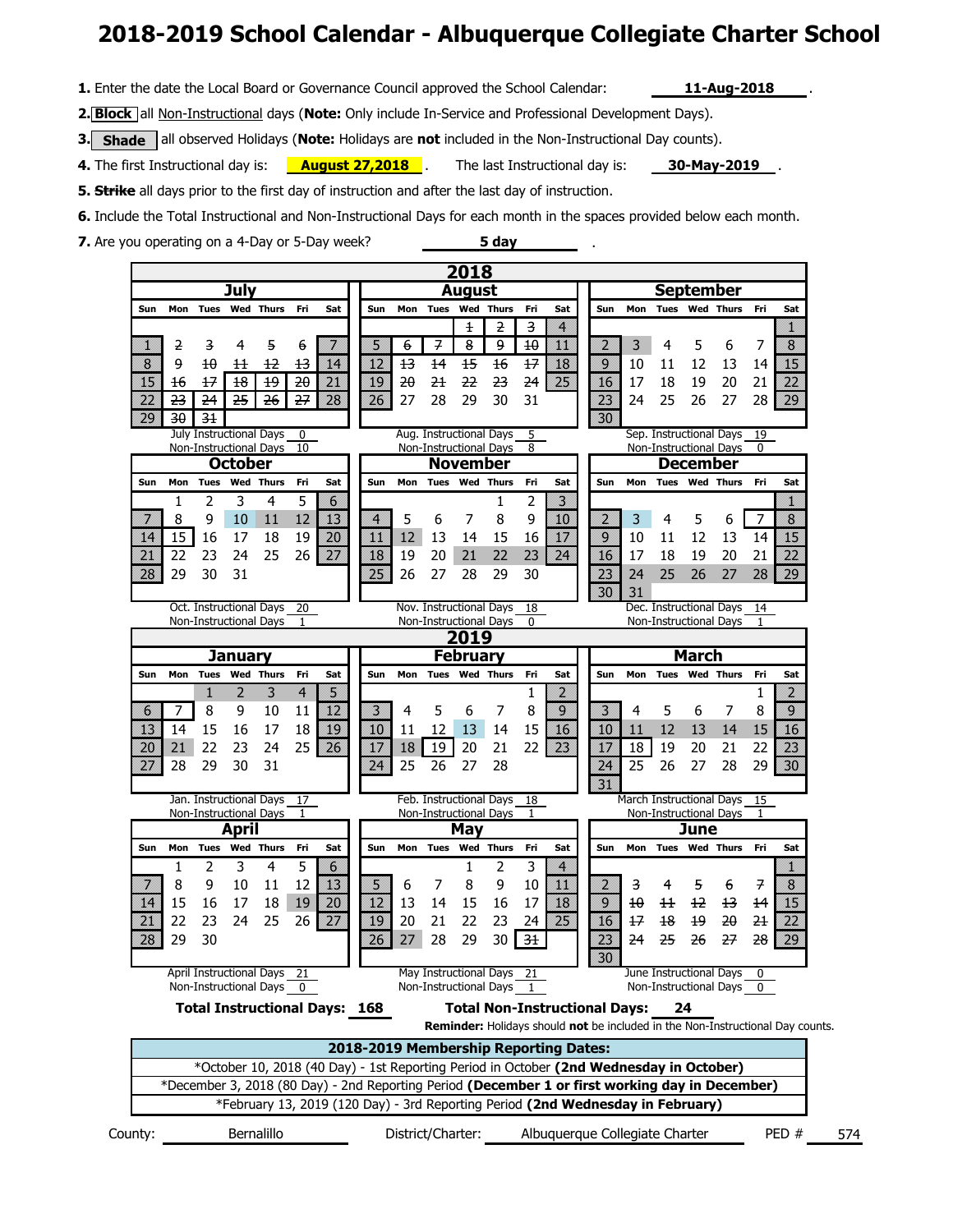### **Section 22-2-8.1. SCHOOL YEAR--LENGTH OF SCHOOL DAY--MINIMUM.**

A. Except as otherwise provided in this section, regular students shall be in school-directed programs, exclusive of lunch, for a minimum of the following:

(1) kindergarten (K), for half-day programs, two and one-half hours per day or four hundred fifty hours (450) per year or, for fullday programs, five and one-half hours per day or nine hundred ninety hours (990) per year;

(2) grades one through six (1-6), five and one-half hours per day or nine hundred ninety hours (990) per year; and

(3) grades seven through twelve (7-12), six hours per day or one thousand eighty hours (1080) per year.

### **2017-2018 Instructional Days:**

(Please indicate how many Instructional Days your District or Charter had for the 2017-2018 School Year.)

#### **2018-2019 Total Instructional Days: 168**

(Do not include In-Service/Professional Development Days or Holidays in the Instructional Day count.)

#### **2018-2019 Total Non-Instructional Days: 24**

(Only include In-Service or Professional Development Days in the Non-Instructional Day count. These days must be indentified on the School Calendar as well as listed below as a Non-Instructional Day. Please do **not** include Holidays in the Non-Instructional Day count.)

### **2018-2019 Total Teacher Contract Days: 192**

(The Total Contract Days should **only** include the Total Instructional Days and Non-Instructional Days.)

**Note:** Make-up days are only required if they cause the District or Charter School's Instructional Hours to fall below the School Year-Length of School Day-Minimum requirements, identified above.

| <b>Indicate Instructional Hours for 5-Day Weeks:</b> | <b>Indicate Instructional Hours for 4-Day Weeks:</b> |
|------------------------------------------------------|------------------------------------------------------|
| Half-Day Kindergarten:<br>minutes<br>hours           | minutes<br>Half-Day Kindergarten:<br>hours           |
| Full-Day Kindergarten:<br>6 hours<br>58<br>minutes   | minutes<br>Full-Day Kindergarten:<br>hours           |
| Grades 1-6:<br>6 hours<br>58<br>minutes              | minutes<br>Grades 1-6:<br>hours                      |
| Grades 7-12:<br>minutes<br>hours                     | Grades 7-12:<br>minutes<br>hours                     |

| <b>List ALL Non-Instructional Days and Holidays</b>       |                                                                        |  |  |
|-----------------------------------------------------------|------------------------------------------------------------------------|--|--|
| <b>Date</b>                                               | Description (In-Service, Professional Development or identify Holiday) |  |  |
| July 18, 2018 - August 7, 2018                            | <b>Teacher and Staff PD</b>                                            |  |  |
| August $\overline{4}$                                     | <b>Family Orientation and Engagement</b>                               |  |  |
| September 3, 2018                                         | Holiday: Labor Day                                                     |  |  |
| October 11, 2018- October 12, 2018                        | Holiday: Fall Break                                                    |  |  |
| October 15, 2018                                          | <b>Teacher and Staff PD</b>                                            |  |  |
| November 12,2018                                          | Holiday: Veteran's Day                                                 |  |  |
| November 21, 2018 - November 23, 201Holiday: Thanksgiving |                                                                        |  |  |
| December 7, 2018                                          | <b>Staff and Teacher PD</b>                                            |  |  |
| December 24, 2018 - Janaury 4, 2019                       | Holiday: Winter Break                                                  |  |  |
| Janaury 7, 2019                                           | <b>Staff and Teacher PD</b>                                            |  |  |
| Janaury 21, 2019                                          | Holiday: MLK Day                                                       |  |  |
| February 18, 2019                                         | Holiday: President's Day                                               |  |  |
| February 19, 2019                                         | <b>Staff and Teacher PD</b>                                            |  |  |
| March 11, 2019- March 15, 2019                            | Holiday: Spring Break                                                  |  |  |
| March 18, 2019                                            | <b>Staff and Teacher PD</b>                                            |  |  |
| April 19, 2019                                            | Holiday: Good Friday                                                   |  |  |
| May 24, 2019                                              | <b>Staff and Teacher PD</b>                                            |  |  |

| <b>Report Card Dates</b> | <b>Pay Days</b>    | <b>Board Meetings</b> |
|--------------------------|--------------------|-----------------------|
| November 9, 2018         | July 13, 2018      | July 7, 2018          |
| February 22, 2019        | July 31, 2018      | August 4, 2018        |
| May 28, 2019             | August 15, 2018    | September 8, 2018     |
|                          | August 31, 2018    | October 6, 2018       |
|                          | September 14, 2018 | November 3, 2018      |
|                          | September 28, 2018 | December 1, 2018      |
|                          | October 15, 2018   | January 5, 2019       |
|                          | October 31, 2018   | February, 2, 2019     |
|                          | November 15, 2018  | March 2, 2019         |
|                          | November 30, 2018  | April 6, 2019         |
|                          | December 14, 2018  | May 4, 2019           |
|                          | December 21, 2018  | June 1, 2019          |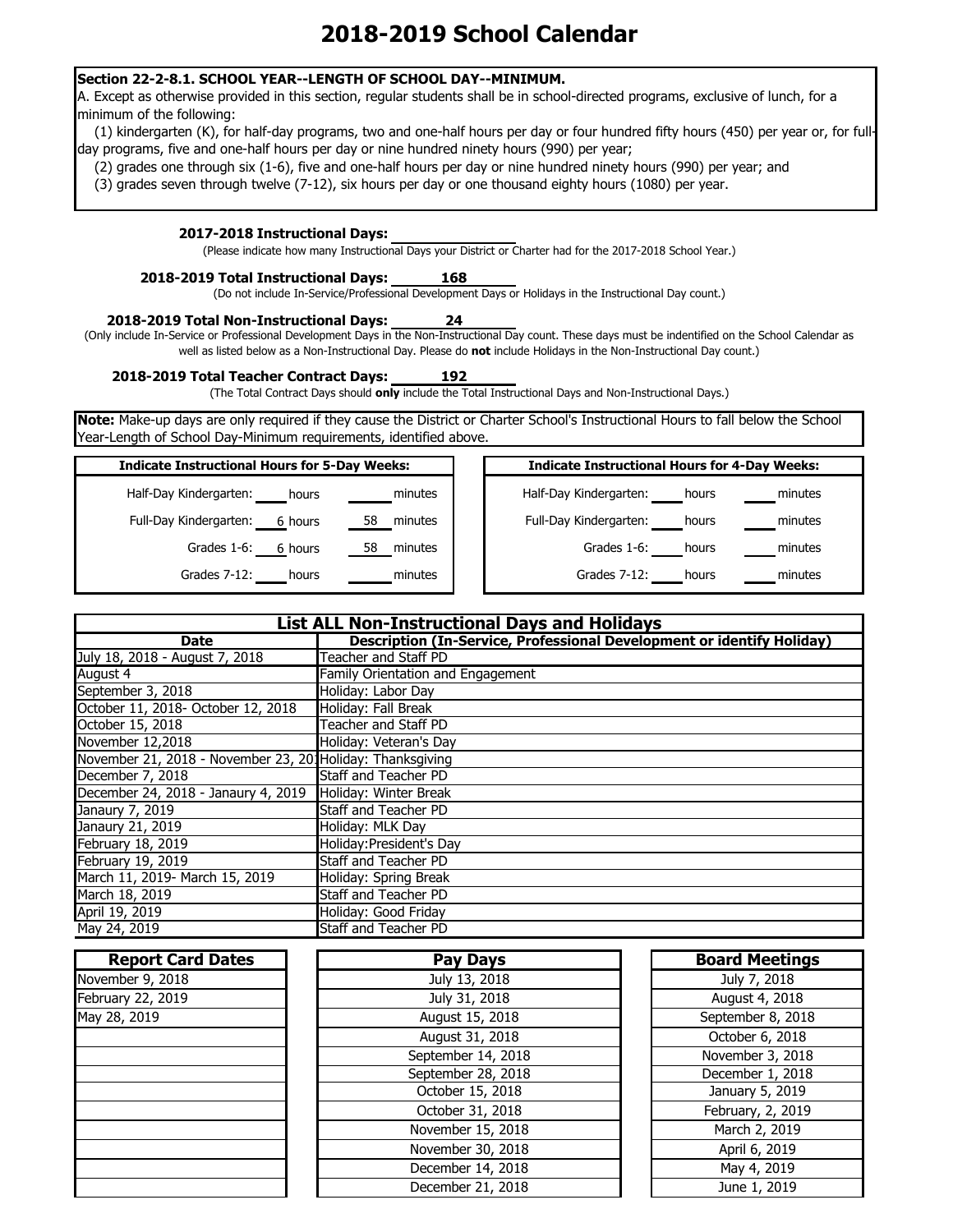|         |            | January 15, 2019  |                                |      |     |
|---------|------------|-------------------|--------------------------------|------|-----|
|         |            | January 31, 2019  |                                |      |     |
|         |            | February 15, 2019 |                                |      |     |
|         |            | February 28, 2019 |                                |      |     |
|         |            | March 15, 2019    |                                |      |     |
|         |            | March 29, 2019    |                                |      |     |
|         |            | April 15, 2019    |                                |      |     |
|         |            | April 30, 2019    |                                |      |     |
|         |            | May 15, 2019      |                                |      |     |
|         |            | May 31, 2019      |                                |      |     |
|         |            | June 14, 2019     |                                |      |     |
|         |            | June 28, 2019     |                                |      |     |
|         |            |                   |                                |      |     |
|         |            |                   |                                |      |     |
|         |            |                   |                                |      |     |
|         |            |                   |                                |      |     |
|         |            |                   |                                |      |     |
| County: | Bernalillo | District/Charter: | Albuquerque Collegiate Charter | PED# | 574 |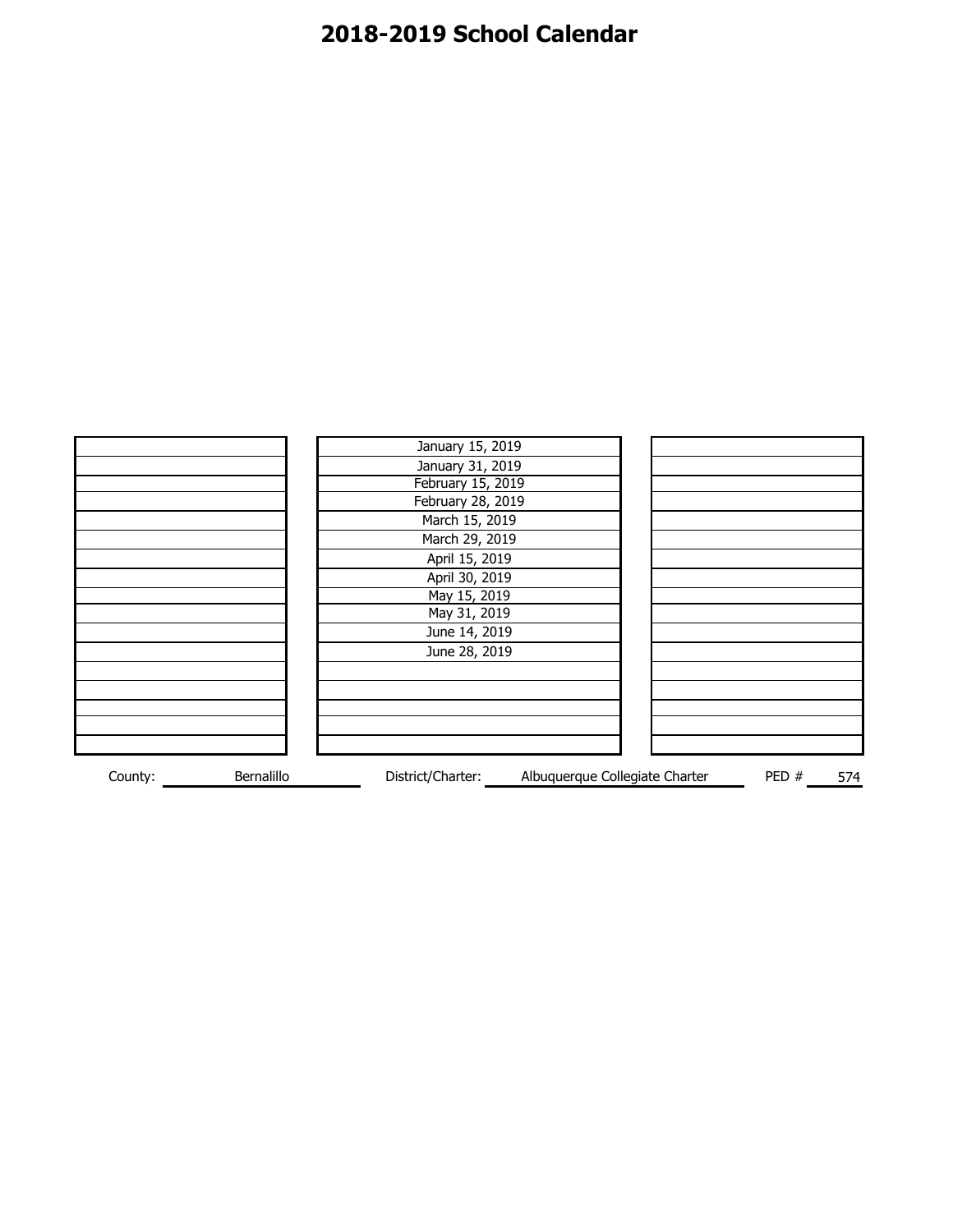# **2018-2019 School Calendar - Altura Preparatory School**

**1.** Enter the date the Local Board or Governance Council approved the School Calendar: **April 25th** 

**2. Block** all Non-Instructional days (**Note:** Only include In-Service and Professional Development Days).

**3.** Shade all observed Holidays (Note: Holidays are not included in the Non-Instructional Day counts).

August 13th \_\_\_\_. The last Instructional day is: \_\_\_\_\_ May 31st \_\_\_\_\_. **4.** The first Instructional day is: **August 13th** 

.

.

**5. Strike** all days prior to the first day of instruction and after the last day of instruction.

**6.** Include the Total Instructional and Non-Instructional Days for each month in the spaces provided below each month.

**5**

**7.** Are you operating on a 4-Day or 5-Day week?

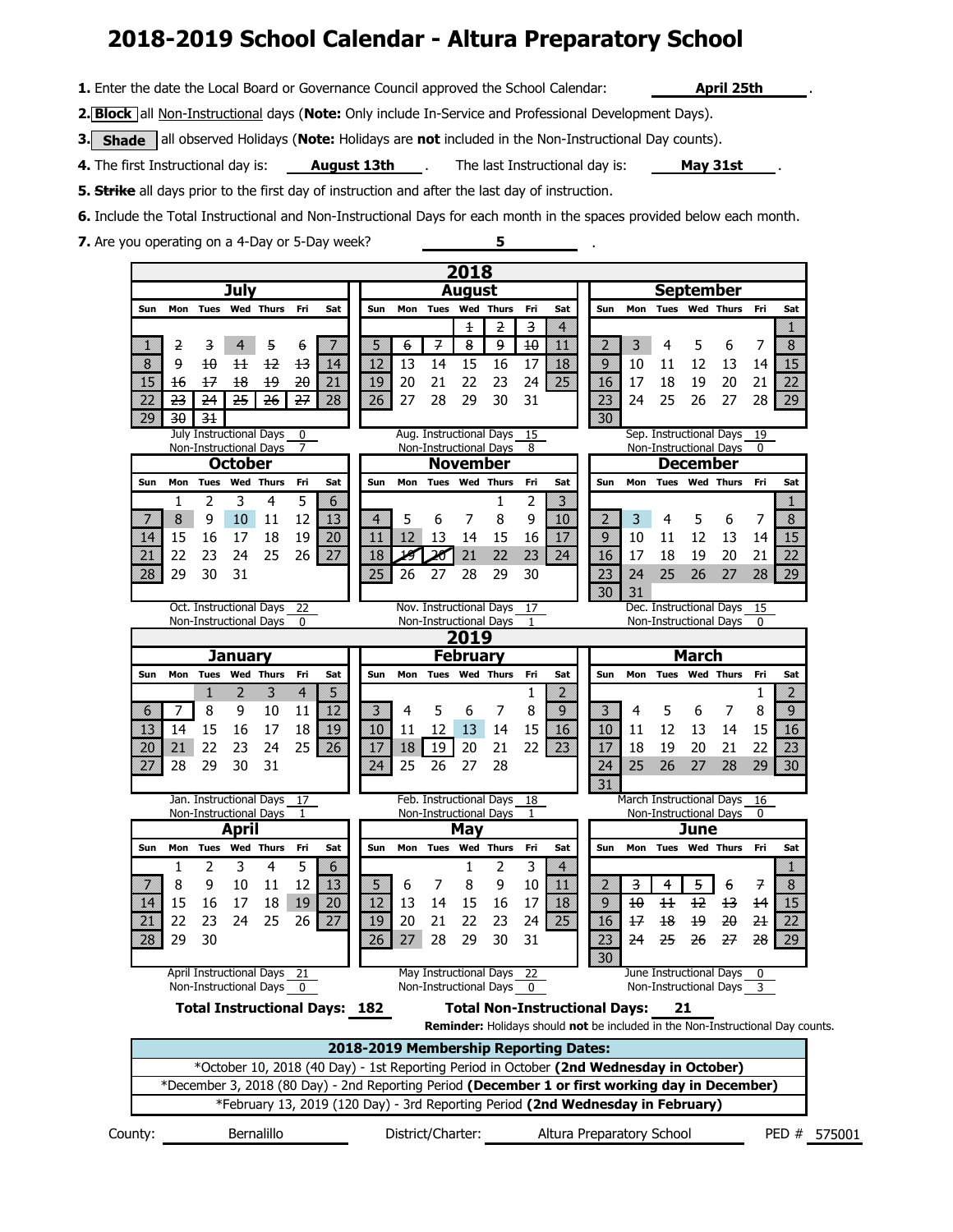### **Section 22-2-8.1. SCHOOL YEAR--LENGTH OF SCHOOL DAY--MINIMUM.**

A. Except as otherwise provided in this section, regular students shall be in school-directed programs, exclusive of lunch, for a minimum of the following:

(1) kindergarten (K), for half-day programs, two and one-half hours per day or four hundred fifty hours (450) per year or, for fullday programs, five and one-half hours per day or nine hundred ninety hours (990) per year;

(2) grades one through six (1-6), five and one-half hours per day or nine hundred ninety hours (990) per year; and

(3) grades seven through twelve (7-12), six hours per day or one thousand eighty hours (1080) per year.

### **2017-2018 Instructional Days:**

(Please indicate how many Instructional Days your District or Charter had for the 2017-2018 School Year.)

**0**

**21**

### **182 2018-2019 Total Instructional Days:**

(Do not include In-Service/Professional Development Days or Holidays in the Instructional Day count.)

#### **2018-2019 Total Non-Instructional Days:**

(Only include In-Service or Professional Development Days in the Non-Instructional Day count. These days must be indentified on the School Calendar as well as listed below as a Non-Instructional Day. Please do **not** include Holidays in the Non-Instructional Day count.)

**2018-2019 Total Teacher Contract Days: 203**

(The Total Contract Days should **only** include the Total Instructional Days and Non-Instructional Days.)

**Note:** Make-up days are only required if they cause the District or Charter School's Instructional Hours to fall below the School Year-Length of School Day-Minimum requirements, identified above.

### **Indicate Instructional Hours for 5-Day Weeks:**

| ndicate Instructional Hours for 5-Day Weeks: |         |               | <b>Indicate Instructional Hours for 4-Day Weeks:</b> |  |  |
|----------------------------------------------|---------|---------------|------------------------------------------------------|--|--|
| Half-Day Kindergarten:                       | hours   | minutes       | Half-Day Kindergarten:<br>minutes<br>hours           |  |  |
| Full-Day Kindergarten:                       | 6 hours | 45<br>minutes | Full-Day Kindergarten:<br>minutes<br>hours           |  |  |
| Grades 1-6:                                  | 6 hours | minutes<br>45 | Grades 1-6:<br>minutes<br>hours                      |  |  |
| Grades 7-12:                                 | hours   | minutes       | Grades 7-12:<br>minutes<br>hours                     |  |  |
|                                              |         |               |                                                      |  |  |

| <b>List ALL Non-Instructional Days and Holidays</b>                                   |                     |  |  |
|---------------------------------------------------------------------------------------|---------------------|--|--|
| Description (In-Service, Professional Development or identify Holiday)<br><b>Date</b> |                     |  |  |
|                                                                                       |                     |  |  |
|                                                                                       |                     |  |  |
| July 4, 2018                                                                          | 4th of July         |  |  |
| July 23, 2018 - August 10, 2018                                                       | Staff PD            |  |  |
| Spetember 3, 2018                                                                     | Labor Day           |  |  |
| October 8, 2018                                                                       | <b>Columbus Day</b> |  |  |
| November 12, 2018                                                                     | <b>Veterans Day</b> |  |  |
| November 19, 2018 - November 20, 201 Family Meetings and PD                           |                     |  |  |
| November 21, 2018 - November 23 201 Thanksgiving                                      |                     |  |  |
| December 24, 2018 - January 4, 2019 Winter Holiday                                    |                     |  |  |
| Janaury 7, 2019                                                                       | <b>Staff PD</b>     |  |  |
| January 21, 2019                                                                      | <b>MLK Day</b>      |  |  |
| February 18, 2019                                                                     | Presidents' Day     |  |  |
| February 19, 2019                                                                     | Staff PD            |  |  |
| March 25, 2019 - March 29, 2019                                                       | Spring Break        |  |  |
| April 19, 2019                                                                        | Vernal Holiday      |  |  |
| May 27, 2019                                                                          | <b>Memorial Day</b> |  |  |
| June 3, 2019 - June 5, 2019                                                           | <b>Staff PD</b>     |  |  |

| <b>Report Card Dates</b> | Pay Days                                    | <b>Board Meetings</b> |
|--------------------------|---------------------------------------------|-----------------------|
| November 9, 2018         | $7/13/18 - 7/31/18 - 8/15/18 - 8/31/18$     | $7/11/18 - 8/1/18$    |
| February 22, 2019        | $9/14/18 - 9/28/18 - 10/15/18 - 10/31/18$   | $9/5/18 - 10/3/18$    |
| May 31, 2019             | $11/15/18 - 11/30/18 - 12/14/18 - 12/21/18$ | $11/7/18 - 12/5/18$   |
|                          | $1/15/19 - 1/31/19 - 2/15/19 - 2/28/19$     | $1/9/19 - 2/6/19$     |
|                          | $3/15/19 - 3/29/19 - 4/15/19 - 4/30/19$     | $3/6/18 - 4/3/19$     |
|                          | $5/15/19 - 5/31/19 - 6/14/19 - 6/28/19$     | $5/1/19 - 6/5/19$     |

575001 District/Charter: County: Bernalillo Altura Preparatory School PED #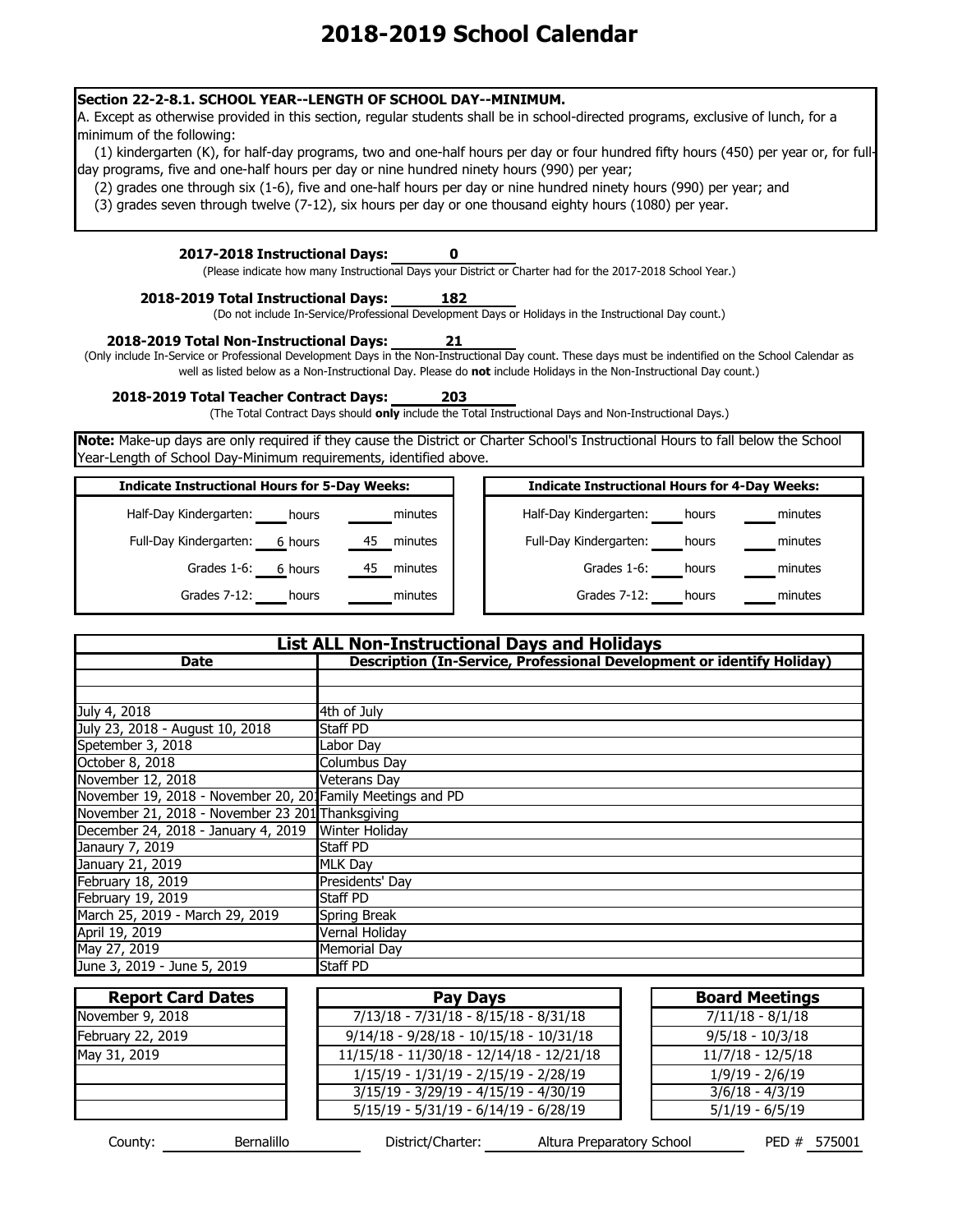# **2018-2019 School Calendar - Hozho Academy**

**1.** Enter the date the Local Board or Governance Council approved the School Calendar: **26-Jun-2018**

.

**2. Block** all Non-Instructional days (**Note:** Only include In-Service and Professional Development Days).

**3.** Shade all observed Holidays (Note: Holidays are not included in the Non-Instructional Day counts).

**27-Aug-2018** . The last Instructional day is: **24-May-2019**. **4.** The first Instructional day is: **27-Aug-2018** .

**5. Strike** all days prior to the first day of instruction and after the last day of instruction.

**6.** Include the Total Instructional and Non-Instructional Days for each month in the spaces provided below each month.

**5**

.

**7.** Are you operating on a 4-Day or 5-Day week?

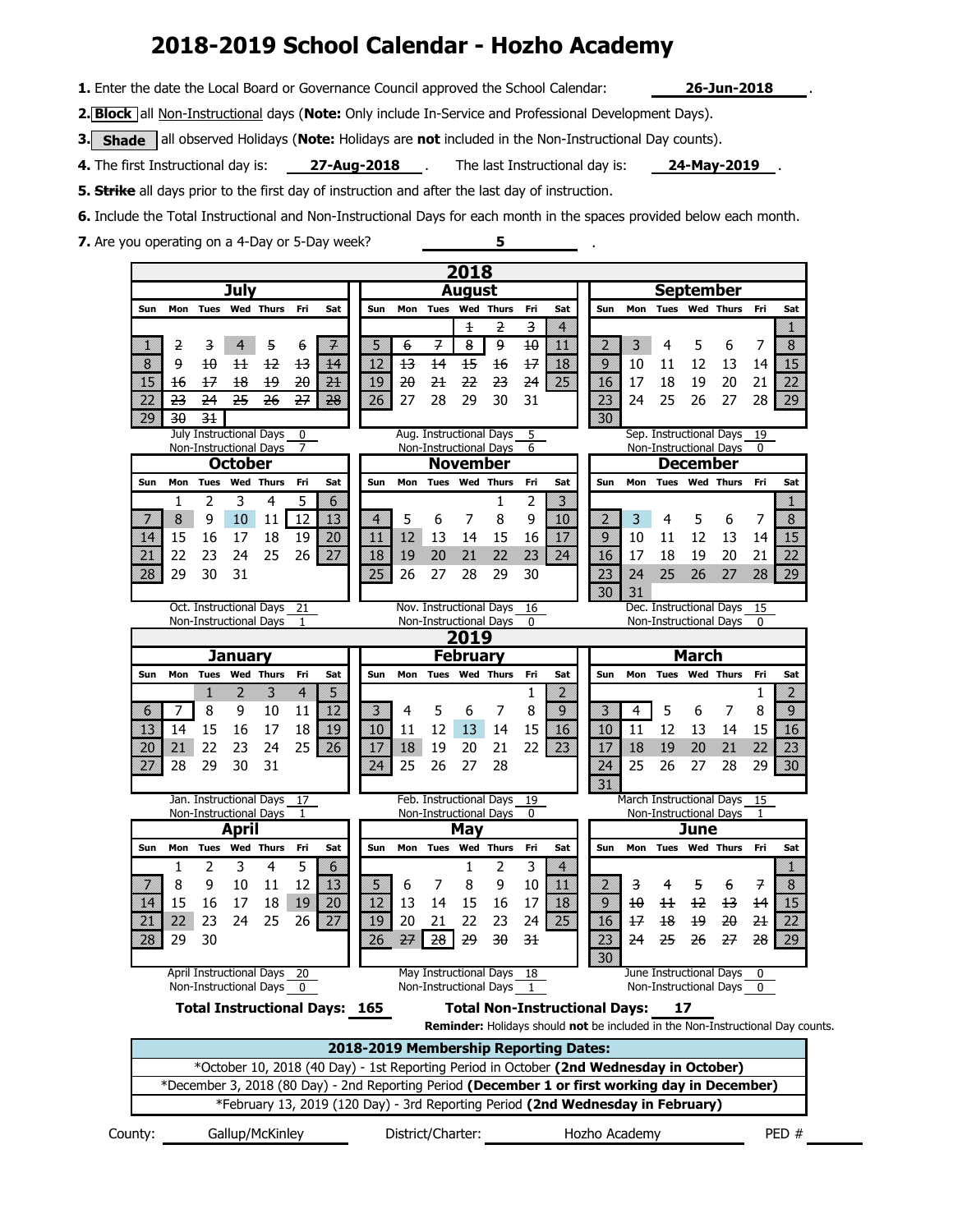### **Section 22-2-8.1. SCHOOL YEAR--LENGTH OF SCHOOL DAY--MINIMUM.**

A. Except as otherwise provided in this section, regular students shall be in school-directed programs, exclusive of lunch, for a minimum of the following:

(1) kindergarten (K), for half-day programs, two and one-half hours per day or four hundred fifty hours (450) per year or, for fullday programs, five and one-half hours per day or nine hundred ninety hours (990) per year;

(2) grades one through six (1-6), five and one-half hours per day or nine hundred ninety hours (990) per year; and

(3) grades seven through twelve (7-12), six hours per day or one thousand eighty hours (1080) per year.

### **2017-2018 Instructional Days:**

(Please indicate how many Instructional Days your District or Charter had for the 2017-2018 School Year.)

#### **165 2018-2019 Total Instructional Days:**

(Do not include In-Service/Professional Development Days or Holidays in the Instructional Day count.)

**17 2018-2019 Total Non-Instructional Days:**

(Only include In-Service or Professional Development Days in the Non-Instructional Day count. These days must be indentified on the School Calendar as well as listed below as a Non-Instructional Day. Please do **not** include Holidays in the Non-Instructional Day count.)

**2018-2019 Total Teacher Contract Days: 182**

(The Total Contract Days should **only** include the Total Instructional Days and Non-Instructional Days.)

**Note:** Make-up days are only required if they cause the District or Charter School's Instructional Hours to fall below the School Year-Length of School Day-Minimum requirements, identified above.

| <b>Indicate Instructional Hours for 5-Day Weeks:</b> |               | <b>Indicate Instructional Hours for 4-Day Weeks:</b> |
|------------------------------------------------------|---------------|------------------------------------------------------|
| Half-Day Kindergarten:<br>4 hours                    | minutes       | Half-Day Kindergarten:<br>hours                      |
| Full-Day Kindergarten:<br>6 hours                    | minutes<br>30 | Full-Day Kindergarten:<br>hours                      |
| Grades 1-6:<br>6 hours                               | minutes<br>30 | Grades 1-6:<br>hours                                 |
| Grades 7-12:<br>hours                                | minutes       | Grades 7-12:<br>hours                                |

| <b>List ALL Non-Instructional Days and Holidays</b> |                                                                        |  |
|-----------------------------------------------------|------------------------------------------------------------------------|--|
| <b>Date</b>                                         | Description (In-Service, Professional Development or identify Holiday) |  |
| July 4th, 2018                                      | Holiday: Forth of July                                                 |  |
| July 23-Aug 3 2018                                  | <b>Staff PD</b>                                                        |  |
| August 6-8 2018                                     | <b>Staff PD</b>                                                        |  |
| September 3 2018                                    | Holiday: Labor Day                                                     |  |
| October 8th 2018                                    | Holiday: Columbus Day                                                  |  |
| October 12th 2018                                   | <b>Staff PD</b>                                                        |  |
| October 15 - 19, 2018                               | <b>Parent Teacher Conferences</b>                                      |  |
| November 12 2018                                    | Holiday: Veteran's Day                                                 |  |
| November 19-23 2018                                 | Holiday: Thanksgiving Break                                            |  |
| December 24, 2018-January 4, 2019                   | Holiday: Winter Break                                                  |  |
| January 7th 2019                                    | <b>Staff PD</b>                                                        |  |
| January 8,2019 - January 11, 2019                   | Parent Teacher Conferences                                             |  |
| Janaury 21, 2019                                    | Holiday: MLK Day                                                       |  |
| February 18, 2019                                   | Holiday: President's Day                                               |  |
| March 4, 2019                                       | <b>Staff PD</b>                                                        |  |
| March 14, 2019                                      | Family math night for Pi day                                           |  |
| March 18-22, 2019                                   | Holiday: Spring Break                                                  |  |
| April 19, 2019                                      | Holiday: Good Friday                                                   |  |
| April 22, 2019                                      | Navajo Sovereignty Day                                                 |  |
| May 28, 2019                                        | <b>Staff PD</b>                                                        |  |

| <b>Report Card Dates</b>          | <b>Pay Days</b>    | <b>Board Meetings</b> |
|-----------------------------------|--------------------|-----------------------|
| October 15, 2018 - October 19, 20 | July 13, 2018      | July 31, 2018         |
| January 8, 2019- January 11, 2019 | July 31, 2018      | August 28, 2018       |
| March 8, 2019                     | August 15, 2018    | September 25, 2018    |
| May 24, 2019                      | August 31, 2018    | October 30, 2018      |
|                                   | September 14, 2018 | November 27, 2018     |
|                                   | September 28, 2018 | December 18, 2018     |
|                                   | October 15, 2018   | January 29, 2019      |
|                                   | October 31, 2018   | February 26, 2019     |
|                                   | November 15, 2018  | March 26, 2019        |